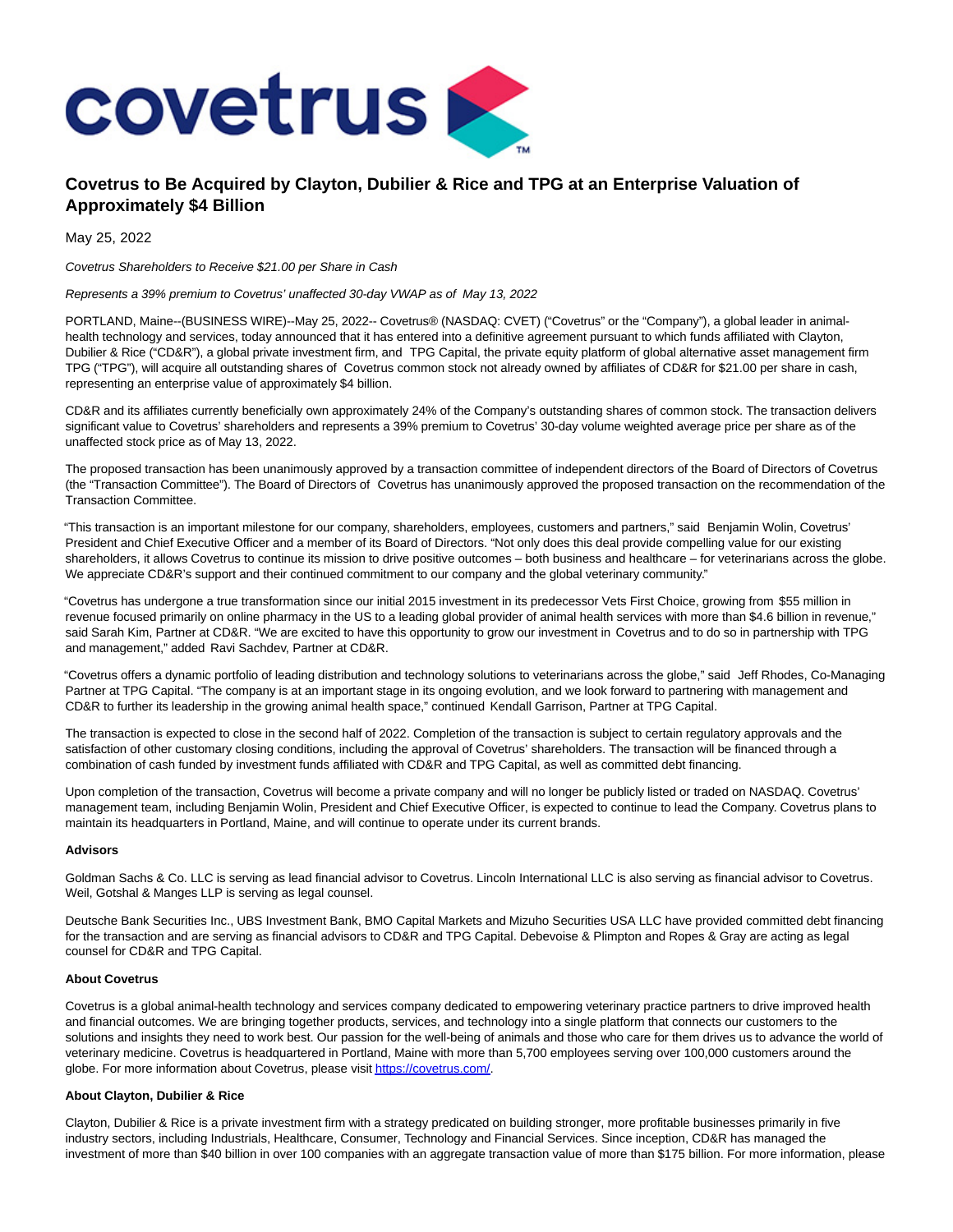#### **About TPG**

TPG is a leading global alternative asset management firm founded in San Francisco in 1992 with \$120 billion of assets under management and investment and operational teams in 12 offices globally. TPG invests across five multi-product platforms: Capital, Growth, Impact, Real Estate, and Market Solutions and our unique strategy is driven by collaboration, innovation, and inclusion. Our teams combine deep product and sector experience with broad capabilities and expertise to develop differentiated insights and add value for our fund investors, portfolio companies, management teams, and communities. For more information, visi[t www.tpg.com o](https://cts.businesswire.com/ct/CT?id=smartlink&url=http%3A%2F%2Fwww.tpg.com&esheet=52730457&newsitemid=20220525005393&lan=en-US&anchor=www.tpg.com&index=3&md5=15a8bc5f4b12559a6c021d47af5f9aee)r @TPG on Twitter.

#### **Cautionary Statement Regarding Forward-Looking Statements**

This press release contains forward-looking statements, including statement regarding the effects of the proposed acquisition of Covetrus by funds affiliated with CD&R and TPG Capital. We may, in some cases use terms such as "predicts," "believes," "potential," "continue," "anticipates," "estimates," "expects," "plans," "intends," "may," "could," "might," "likely," "will," "should," or other words that convey uncertainty of the future events or outcomes to identify these forward-looking statements. Such statements are based on a number of assumptions about future events and are subject to numerous risks and uncertainties, and actual results could differ materially from those anticipated due to a number of factors including, but not limited to, the occurrence of any event, change or other circumstances that could give rise to the termination of the merger agreement; the inability to complete the proposed merger due to the failure to obtain shareholder approval for the proposed merger or the failure to satisfy other conditions to completion of the proposed merger; risks related to disruption of management's attention from our ongoing business operations due to the proposed merger; the effect of the announcement of the proposed merger on our relationships with our customers, operating results and business generally; the risk that the proposed merger will not be consummated in a timely manner; the potential for political, social, or economic unrest, terrorism, hostilities or war, including war between Russia and Ukraine and the potential impact of financial and economic sanctions on the regional and global economy; the impact of inflationary effects on the company, the effect of health epidemics, including the COVID-19 pandemic, on our business and the success of any measures we have taken or may take in the future in response thereto, including compliance with prolonged measures to contain the spread of COVID-19 which may impact our ability to continue operations at our distribution centers and pharmacies; the ability to achieve performance targets, including managing our growth effectively; the ability to launch new products; the ability to successfully integrate acquisitions, operations and employees; the ability to continue to execute on our strategic plan; the ability to attract and retain key personnel; the ability to manage relationships with our supplier and distributor network, including negotiating acceptable pricing and other terms with these partners; the ability to attract and retain customers in a price sensitive environment; the ability to maintain quality standards in our technology product offerings as well as associated customer service interactions to minimize loss of existing customers and attract new customers; access to financial markets along with changes in interest rates and foreign currency exchange rates; changes in the legislative landscape in which we operate, including potential corporate tax reform, and our ability to adapt to those changes as well as adaptation by the third-parties we are dependent upon for supply and distribution; the impact of litigation; the impact of accounting pronouncements, seasonality of our business, leases, expenses, interest expense, and debt; sufficiency of cash and access to liquidity; cybersecurity risks, including risk associated with our dependence on third party service providers as a large portion of our workforce is working from home; and those additional risks discussed under the heading "Risk Factors" in our Annual Report on Form 10-K filed on February 28, 2022. Our forward-looking statements are based on current beliefs and expectations of our management team and, except as required by law, we undertake no obligations to make any revisions to the forward-looking statements contained in this release or to update them to reflect events or circumstances occurring after the date of this release, whether as a result of new information, future developments or otherwise. Investors are cautioned not to place undue reliance on these forward-looking statements.

### **Additional Information and Where to Find It**

This communication is not intended to and does not constitute an offer to sell or the solicitation of an offer to subscribe for or buy or an invitation to purchase or subscribe for any securities or the solicitation of any vote or approval in any jurisdiction, nor shall there be any sale, issuance or transfer of securities in any jurisdiction in contravention of applicable law. In connection with the proposed merger, the Company intends to file relevant materials with the Securities and Exchange Commission (the "SEC"), including a proxy statement on Schedule 14A (the "Proxy Statement"), and the Company and affiliates of CD&R intend to jointly file a transaction statement on Schedule 13e-3 (the "Schedule 13e-3"). This communication is not a substitute for the Proxy Statement or any other document that the Company may file with the SEC or send to its shareholders in connection with the proposed merger. SHAREHOLDERS OF THE COMPANY ARE ADVISED TO READ THE PROXY STATEMENT, THE SCHEDULE 13E-3 AND ANY OTHER DOCUMENTS FILED BY THE COMPANY WITH THE SEC IN CONNECTION WITH THE PROPOSED MERGER BECAUSE THEY WILL CONTAIN IMPORTANT INFORMATION ABOUT THE COMPANY AND THE BUSINESS TO BE CONDUCTED AT THE SPECIAL MEETING. All such documents, when filed, may be obtained free of charge at the SEC's website ([http://www.sec.gov\)](https://cts.businesswire.com/ct/CT?id=smartlink&url=http%3A%2F%2Fwww.sec.gov&esheet=52730457&newsitemid=20220525005393&lan=en-US&anchor=http%3A%2F%2Fwww.sec.gov&index=4&md5=1fefd516bd6227d46766ef54057558a8). These documents, once available, and the Company's other filings with the SEC also will be available free of charge on the Company's website at [https://ir.covetrus.com/investors/sec-filings.](https://cts.businesswire.com/ct/CT?id=smartlink&url=https%3A%2F%2Fir.covetrus.com%2Finvestors%2Fsec-filings&esheet=52730457&newsitemid=20220525005393&lan=en-US&anchor=https%3A%2F%2Fir.covetrus.com%2Finvestors%2Fsec-filings&index=5&md5=21df2b90394a7a3cfd67e418ad458422)

#### **Participants in the Solicitation**

The Company and its directors and executive officers may be deemed to be participants in the solicitation of proxies from the Company's shareholders with respect to the proposed merger. Information about the Company's directors and executive officers and their ownership of the Company's common stock is set forth in the proxy statement on Schedule 14A filed with the SEC on April 1, 2022 and the Company's Annual Report on Form 10-K for the fiscal year ended December 31, 2021 filed with the SEC on February 28, 2022. To the extent that such individual's holdings of the Company's common stock have changed since the amounts printed in the Company's proxy statement, such changes have been or will be reflected on Statements of Change in Ownership on Form 4 filed with the SEC. Other information regarding the identity of the potential participants, and their direct or indirect interests in the proposed merger, by security holdings or otherwise, will be set forth in the Proxy Statement and other materials to be filed with SEC in connection with the proposed merger. Free copies of these materials may be obtained as described in the preceding paragraph.

View source version on [businesswire.com:](http://businesswire.com/)<https://www.businesswire.com/news/home/20220525005393/en/>

**Covetrus**

**Investor Contact** Nicholas Jansen [nicholas.jansen@covetrus.com](mailto:nicholas.jansen@covetrus.com)